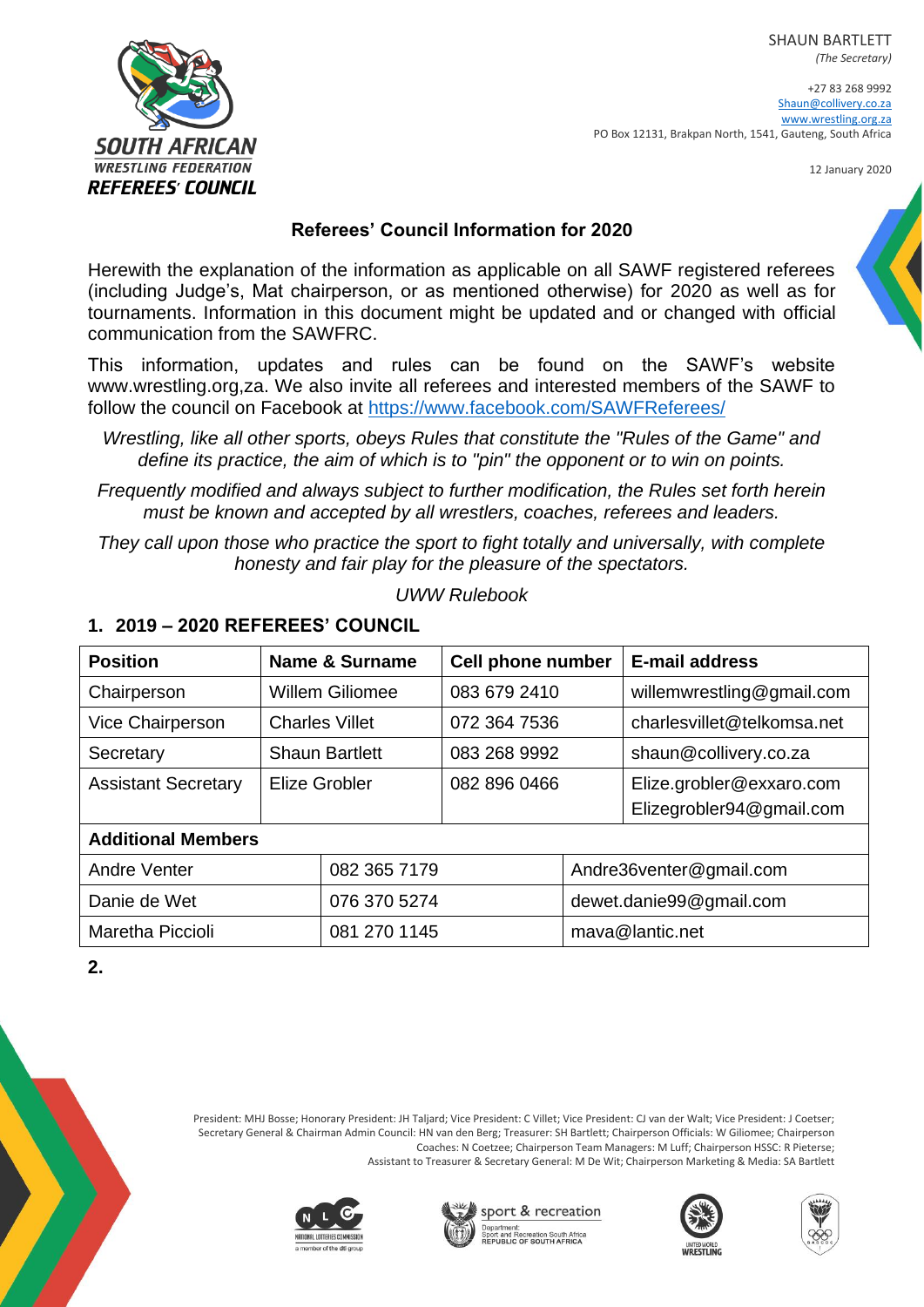

## **3. REGISTRATIONS**

#### 3.1. UNITED WORLD WRESTLING REFEREES

3.1.1. Nominations for new United World Wrestling Referees are welcome. Closing dates for nominations is 30 May 2020 and all nominated referees must attend and officiate at the Cadet, Junior and Senior Nationals on the 19<sup>th</sup> and 20<sup>th</sup> of June 2020 where their standard of refereeing will be evaluated to determine their readiness for international level. Minimum Grading is National Level 1.

Nominations must be in writing and from the respective association. The SAWFRC reserves the right to approach individuals directly who they consider to be possible candidates.

A referee who wants to register as a new UNITED WORLD WRESTLING referee must be younger than 40 years of age and had at least attended 50% of all the South African championships in that year.

#### 3.2. SAWF REFEREES

- 3.2.1. Membership renewals for 2020 must be finalised on eTMS before the 1<sup>st</sup> of March 2020. Renewals after this date will attract a late registration fee of R250.00.
- 3.2.2. New registrations as referee can be done at any time in the year but only in the year that the referee turns 16 and after.
- 3.2.3. LTPD referees may register from the age of 13.
- 3.2.4. With effect from 2020 ALL Referees and judges must ensure they obtain a Police Clearance Certificate prior to registering with the SAWF. This can be obtained via the traditional route at your local SAP offices OR via an accredited Afiswitch agent. To find your local agent click on this link <https://www.afiswitch.com/>

The Afiswitch process takes around 48 hours and some agents are willing to travel to the cubs and associations to do everyone's clearances at once.

3.2.5. Ready to Wrestle Module

United World Wrestling have a short "Ready to Wrestle" Module which is an introduction to the history and basic rules of our sport. We suggest everyone wishing to register as a referee complete the module and upload the certificate to their eTMS profile.

We will be making this mandatory requirement for registration in 2021.

The module takes around 30 minutes to complete and is very interesting, especially for newcomers to our sport <https://www.unitedworldwrestling.academy/?academy=7>

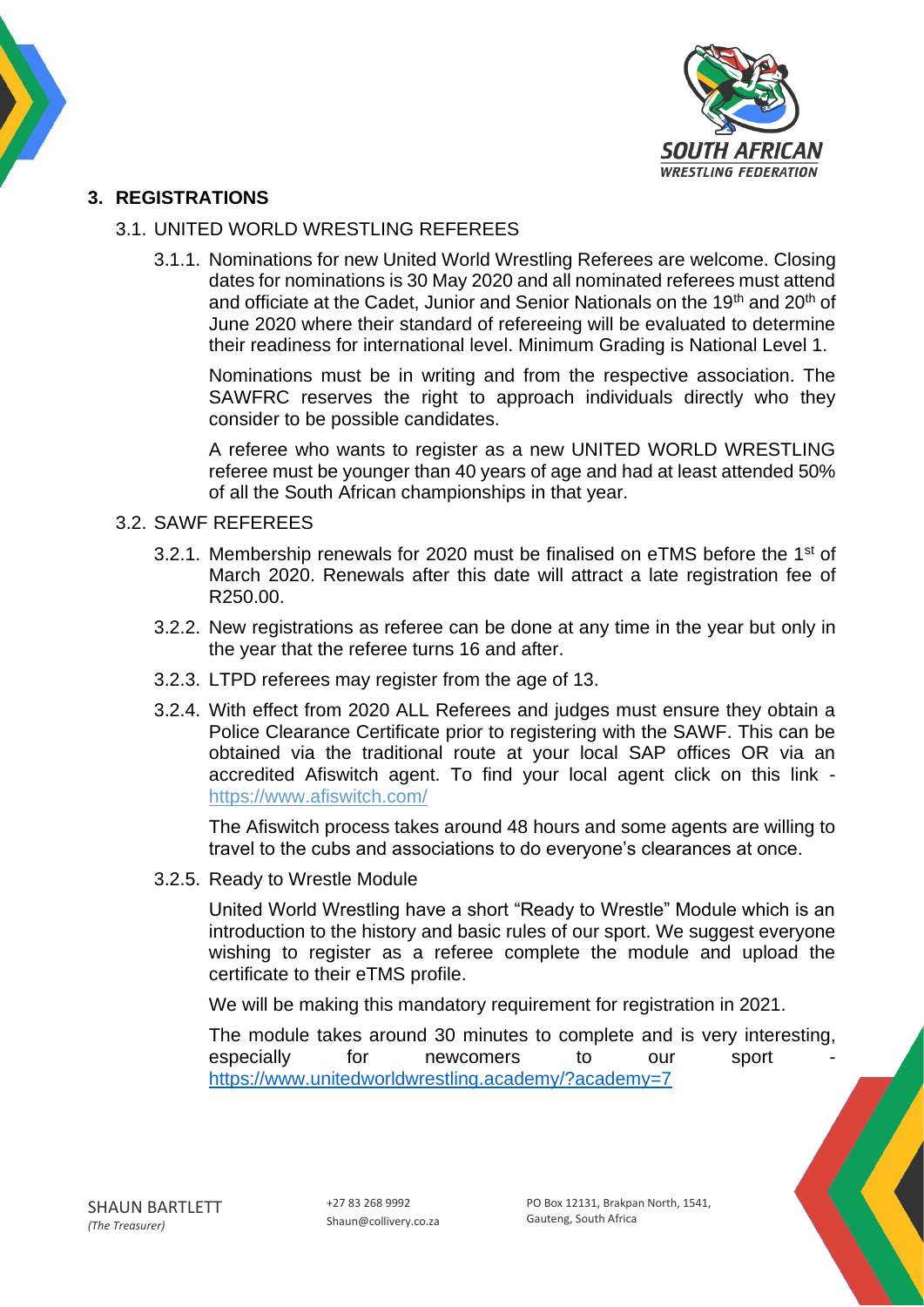

# **4. SAWFRC FEES**

| Referee Course Fees (anybody can enrol)                                                 |                     |  |
|-----------------------------------------------------------------------------------------|---------------------|--|
| Time Keeping and Scoreboard Curses (Anybody can enrol)                                  |                     |  |
| Practical Evaluation (Compulsory once a year for Provincial 3 and National<br>Referees) |                     |  |
| Late entries for Championships/Courses (additional)                                     | R <sub>100.00</sub> |  |
| Failure to attend SAWF National Championship if entered by the association              |                     |  |
| Insufficient Referees at SAWF National Championships – per referee                      |                     |  |

## **5. TOURNAMENT AND REFEREE QUALIFICATION REQUIRMENTS**

- 5.1. A referee who wants to officiate at any SAWF Championships must first attend the annual SAWFRC National Course which is scheduled at the beginning of the year. This applies to all referees including judges and scoreboard officials.
- 5.2. 2020 referee-to-wrestler ratio applicable to all SAWF Championships is as follows:

| 5.2.1. National $1 - 3$ Referees | : 1 referee per 7 (seven) entries; |
|----------------------------------|------------------------------------|
| 5.2.2. Provincial 3              | : 1 referee per 3 (three) entries; |
|                                  |                                    |

- 5.2.3. Provincial 1 & 2 Referees : 1 referee per 1 (one) entry
- 5.3. Referees who do duty on behalf of other associations may only do so with the permission of their own association who needs to communicate this in writing to the SAWFRC before the Championship.
- 5.4. Associations failing to supply enough referees as per 4.2 may be penalised with a fee of R2 200.00 per referee that is short supplied. The penalty is at the discretion of the SAWFRC.
- 5.5. Entries All entries to be done on eTMS. Late entries can be done on the day of the championships with an additional fee of R100.00.
- 5.6. Referees wishing to do practical evaluation must indicate correctly when entering on eTMS – requests for evaluations not entered on eTMS will be treated as a late entry and R100.00 penalty will apply.
- 5.7. Withdrawal Withdrawal of a referee must be done in writing on the relevant Association's letter head before 07H00 on the day of the championships.

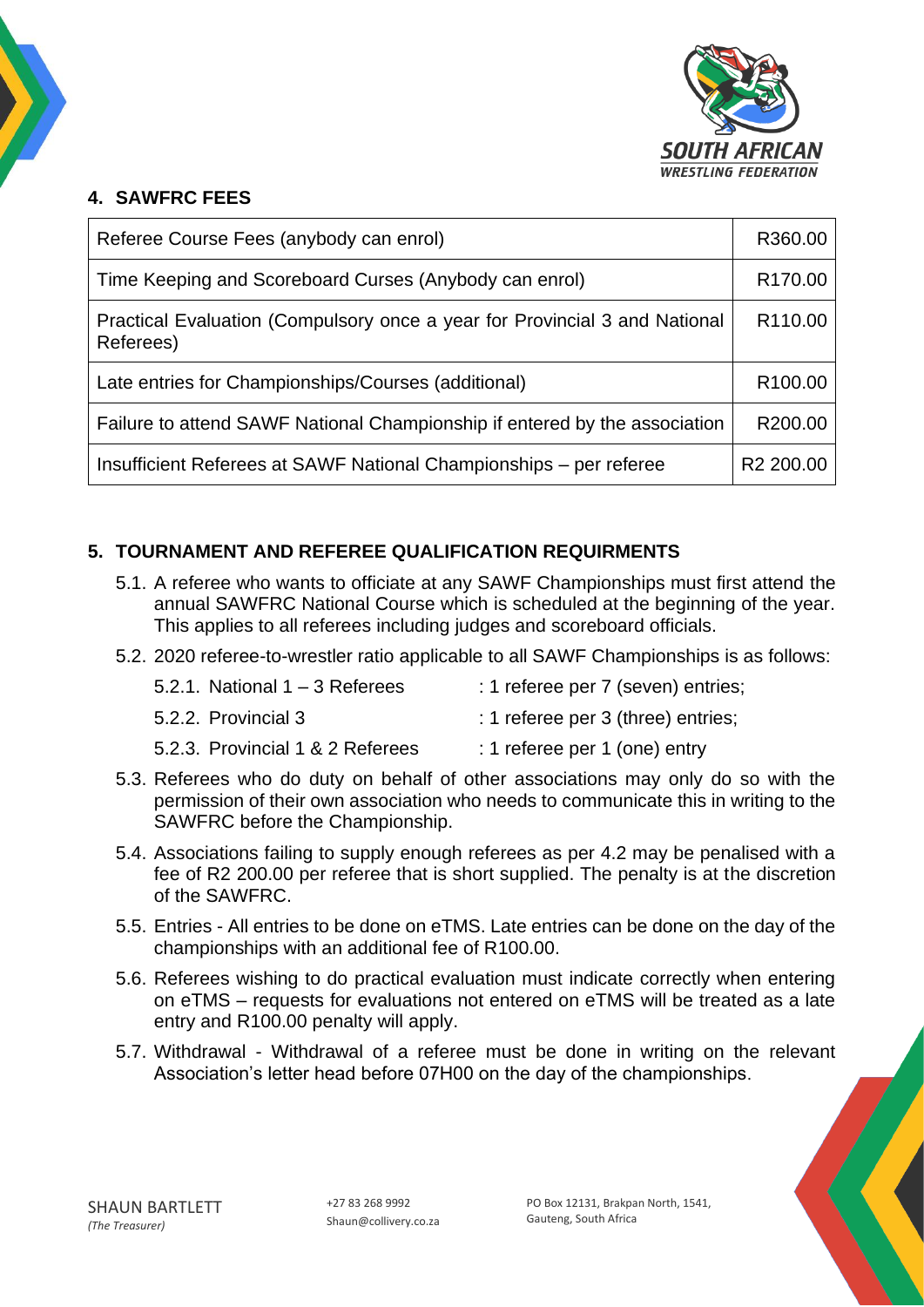



# **6. SAWF NATIONAL REFEREE COURSES**

The following courses are scheduled for 2020. Timekeeping and scoreboard courses will once again be presented as and when required before SAWF National Championships.

| No. | <b>Date</b> | <b>Closing Date</b> | <b>Registration</b><br><b>Time</b> | <b>Venue</b>        | <b>Fees</b> |
|-----|-------------|---------------------|------------------------------------|---------------------|-------------|
| 1   | 18 January  | 15 January          | 08:30                              | Pretoria            | R360.00     |
| 2   | 25 January  | 22 January          | 08:30                              | Cape Town           | R360.00     |
| 3   | 5 September | 2 September         | 8:30                               | <b>Bloemfontein</b> | R360.00     |

## **7. ATTENDANCE/REPORTING**

- 7.1. Referees must report and scan-in on eTMS before **06H45** on the morning of the Championship.
- 7.2. Weigh-In will take place on the morning of the competition. Scale officials will be appointed once the entries have been finalised.
- 7.3. Immediately after weigh-in, a compulsory Information and Rule Discussion Session will be held for all referees.
- 7.4. It remains the discretion of the SAWFRC to determine when a referee is late on the day of the championship should a referee report late then that referee's participation will not count for the day.
- 7.5. Late coming Referees not arriving or failing to register on time will not be allowed to officiate for the day and the association will be penalised an additional R150.00.
- 7.6. Referees leaving early on the day of the championships, will not be recognised for the day's participation.

## **8. REFEREE'S DRESS (During SA Championships and Tournaments)**

- 8.1. Referees, Judges and Scoreboard Officials will wear dark grey trouser with a black belt, black socks and soft soled black shoes.
- 8.2. Effective 2020 **ONLY** the approved SAWFRC golf shirts will be allowed when officiating in any capacity at a National Championships – Information on how to order will be made available soon.
- 8.3. Female referees to be dresses as prescribed above while the shirt does not have to be tucked in.

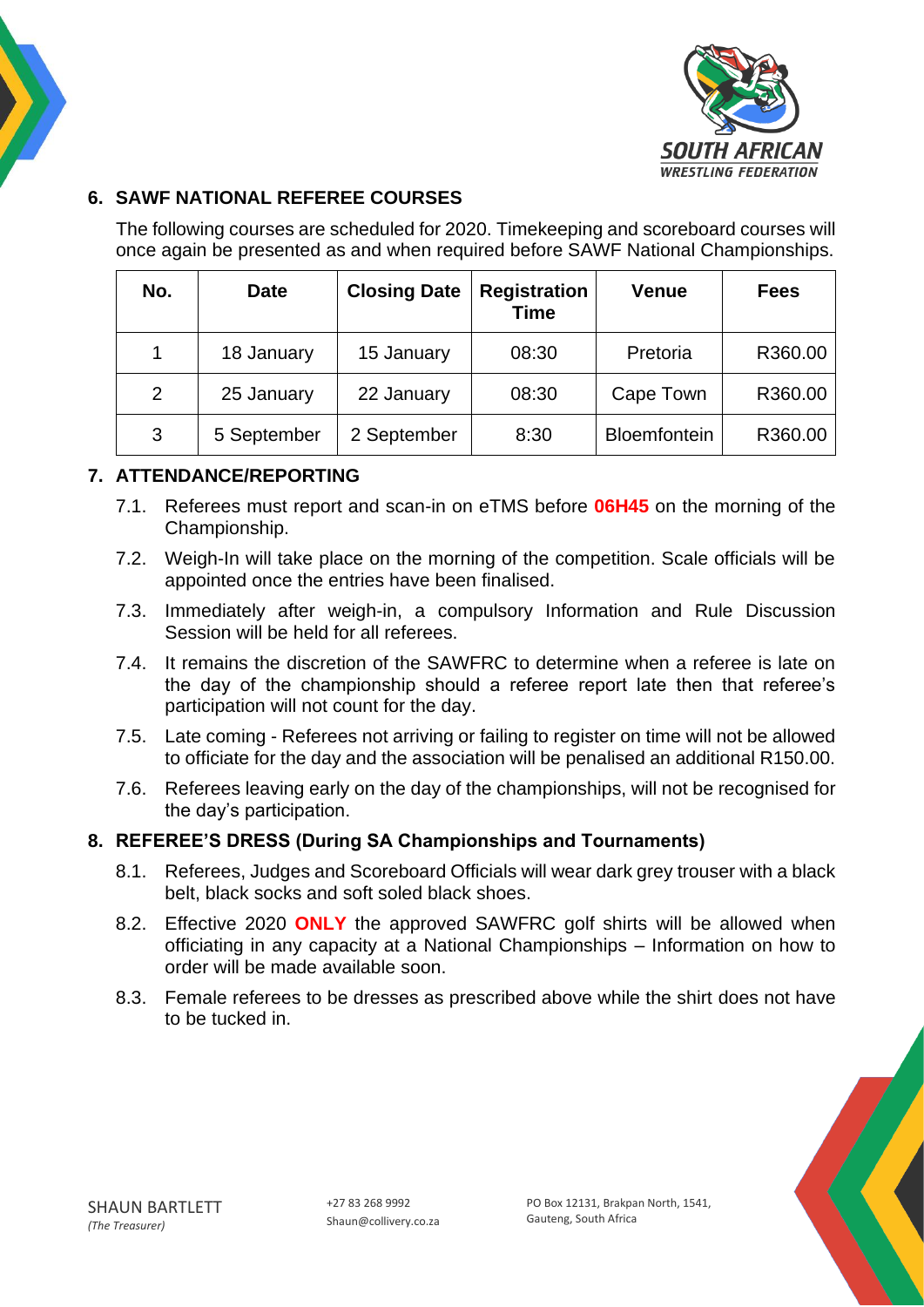



## **9. SAWFRC DUTY AT OPEN CHAMPIONSHIPS & TOURNAMENTS**

Members of the SAWFRC will monitor and do duty at the Open Championships as follows:

| Event                                      | <b>Date</b> | <b>SAWFRC Member(s)</b>     |
|--------------------------------------------|-------------|-----------------------------|
| Eastern Gauteng Open Championship          | 22 February | <b>Andre Venter</b>         |
| <b>TUKS Open Championship</b>              | 7 March     | Maretha Piccioli            |
| Gertjie van der Merwe Open                 | 14 March    | <b>Willem Giliomee</b>      |
| Abraham Geldenhuys Open Championship       | 18 April    | <b>Willem Giliomee</b>      |
| Free State Open Championship               | 9 May       | <b>Charles Villet</b>       |
| Mpumalanga Open Championship               | 23 May      | Danie De Wet                |
| Central Gauteng Open Championship          | 6 June      | Elize Grobler               |
| <b>Centurion Warrior Open Championship</b> | 18 July     | <b>Shaun Bartlett</b>       |
| JR Big 5 Open Championship                 | 1 August    | Shaun Bartlett/Danie de Wet |

## **10.WRESTLERS SINGLETS**

- 10.1. Wrestlers must weigh in with tight fit one-piece singlet. No red on blue OR blue on red will be tolerated (except for the logo).
- 10.2. UWW singlets are allowed according to the Regulations and Guidelines.
- 10.3. Associations may apply for approval to the SAWFRC in the case of special designed singlets. A colour print of the singlet, front and back has to be send to the SAWFRC for record purposes.
- 10.4. During SA Championships, including Regionals, no other country's singlets will be allowed.
- 10.5. All other coloured singlets, including those of other countries are allowed on club and provincial championships, if it complies to the red and blue requirements.
- 10.6. No wrestler can wear a SA National singlet of another wrestler with that wrestler's name on.
- 10.7. During special calendar competitions, wrestlers can wear special designed singlets which are designed and approved by the SAWFRC and will only be valid for their